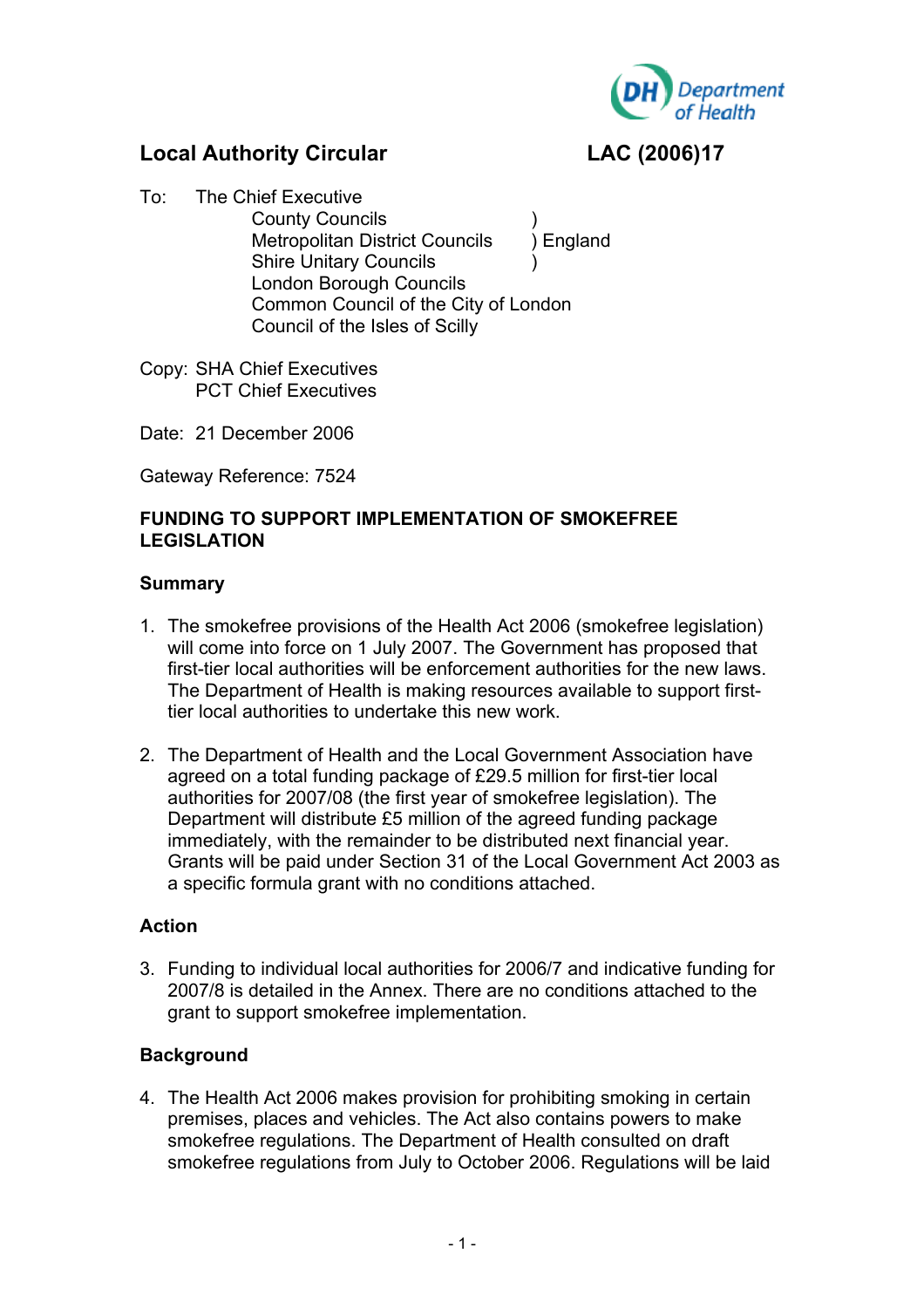

shortly. Smokefree legislation will make virtually all enclosed public places and workplaces smokefree.

- 5. The Department of Health's intention is to create a supportive environment where people are encouraged to comply with the new legislation. We are encouraged by international precedents, where compliance with smokefree laws has been high.
- 6. The approach to enforcement will be non-confrontational, focused on raising awareness and understanding to ensure compliance, and enforcement officers are expected to work closely with businesses to build compliance through education, advice and support before the legislation comes into force. Enforcement inspections should be based on risk and, where possible, combined with other regulatory inspections to reduce burdens on business.
- 7. The Government proposes that first-tier local authorities, together with Port Health Authorities, will have enforcement authority duties under smokefree legislation. This means that the following local authorities will be enforcement authorities for smoke-free legislation:
	- **district councils:**
	- county councils which have the functions of district councils;
	- **London borough councils;**
	- **EXECOMMON COUNCIL OF the City of London; and**
	- Council of the Isles of Scilly.
- 8. We expect that these local authorities will collaborate with other inspection and enforcement bodies where necessary to carry out enforcement responsibilities. Enforcement authorities will have enforcement responsibilities for both smoke-free premises and smoke-free vehicles in their areas, and for enforcement cases that are transferred to them under arrangements with other enforcement authorities.
- 9. The Department of Health is providing a range of support for local authorities to prepare for the implementation of smokefree legislation. The Department of Health has commissioned the Chartered Institute of Environmental Health to provide a range of training for local authority officers, to ensure understanding of the legislation.
- 10. In addition, the Department of Health is supporting implementation of smoke-free legislation, including:
	- the provision of guidance directly to all businesses in England;
	- the provision of no-smoking signs free of charge;
	- a comprehensive Smokefree England website: www.smokefreeengland.co.uk; and
	- a freephone Smokefree Information line.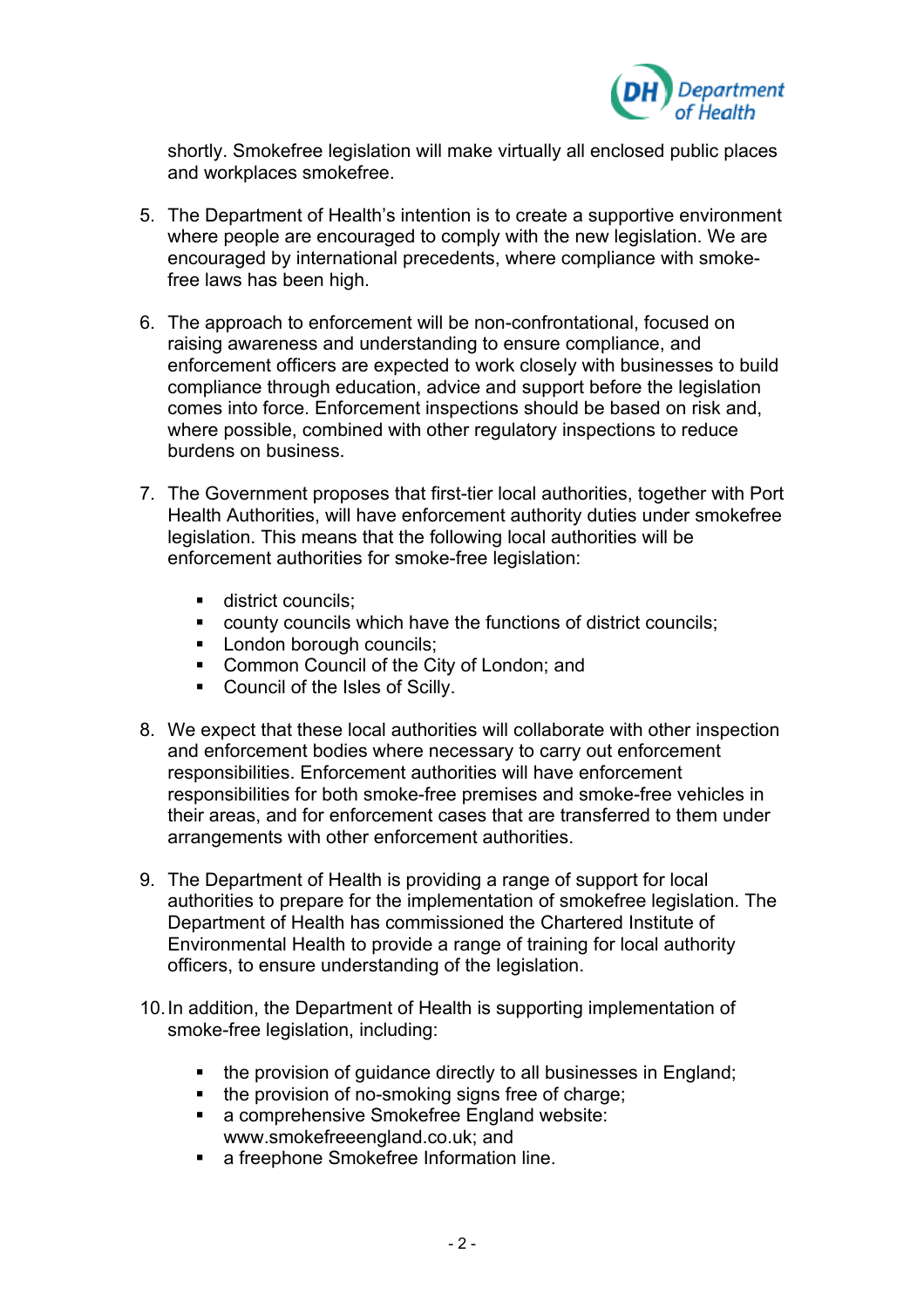

11. The Department will also embark on a high profile awareness raising exercise with the general public and businesses to ensure people are aware of the reasons for this legislation; what it means and when it comes into force; and what individuals and businesses need to do to comply with the new legislation.

## **Funding**

- 12. Following discussions, the Department of Health and the Local Government Association have agreed on a total funding package of £29.5 million for first-tier local authorities for 2007/08 (the first year of smokefree legislation). In recognition that many local authorities have already commenced preparations and spent resources, the Department will distribute £5 million of the agreed funding package immediately, with the remainder to be distributed next financial year. Grants will be paid under Section 31 of the Local Government Act 2003 as a specific formula grant with no conditions attached.
- 13. Funding will be allocated using the district-level Environmental, Protective and Cultural Services (EPCS) Relative Needs Formula (RNF). Funding provided immediately will use the 2006/07 RNF with the remainder using the 2007/08 RNF. Funding broken down by local authority is detailed in the Annex.

#### **Cancellation of circular**

14. This circular should be cancelled on 1 April 2008.

#### **Enquiries**

15. Any queries regarding the contents of this circular should be directed to:

Smokefree Legislation Team Department of Health Wellington House 133-155 Waterloo Road London, SE1 8UG

email: [john.tilley@dh.gsi.gov.uk](mailto:john.tilley@dh.gsi.gov.uk)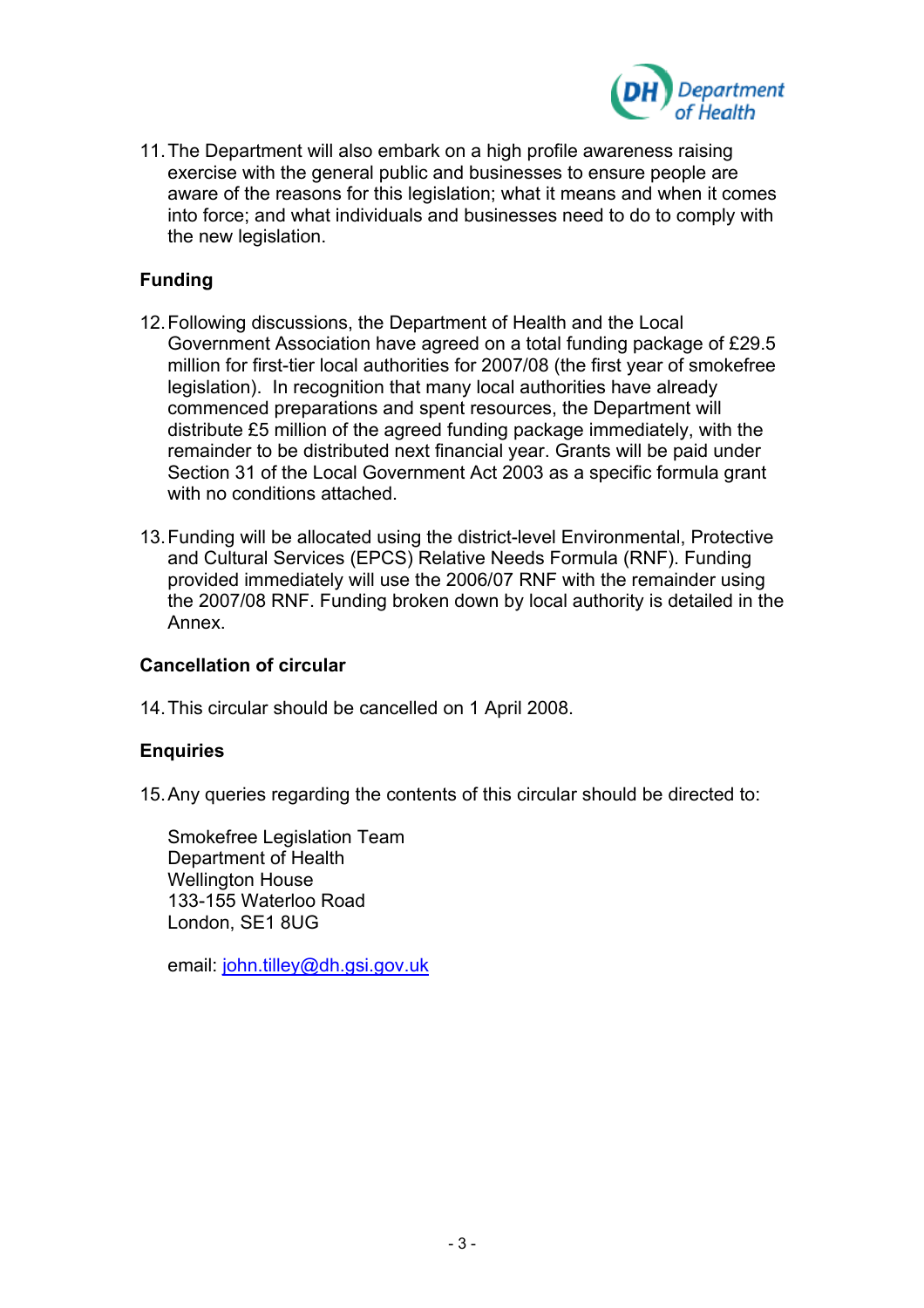

#### **ANNEX**

### **DETERMINATION OF A GRANT UNDER SECTION 31 OF THE LOCAL GOVERNMENT ACT 2003 TO SUPPORT SMOKEFREE LEGISLATION IMPLEMENTATION**

#### **Introduction**

- 1. This determination is made by the Secretary of State for Health ("the Secretary of State") under Section 31 of the Local Government Act 2003 (c. 26) ("the Act"). It specifies grants which the Secretary of State proposes to pay to certain local authorities in England.
- 2. Before making this determination the Secretary of State obtained the consent of the Treasury in accordance with Section 31(6) of the 2003 Act.

### **Amounts payable to authorities**

3. Pursuant to Section 31(3) of the Act, the Secretary of State hereby determines that the authorities to which grants are to be paid, and the amount of each grant, are the authorities listed on column 1 of this Annex and the corresponding amounts set out in columns 2 and 3.

#### **Purpose of the grant**

4. The grant may be used towards expenditure incurred or to be incurred by local authorities.

#### **Payment**

- 5. The grant monies for 2006/07 shall be payable on or before 31 March 2007.
- 6. The grant monies for 2007/08 shall be payable on or before 30 April 2007.

Signed by authority of the Secretary of State 7 December 2006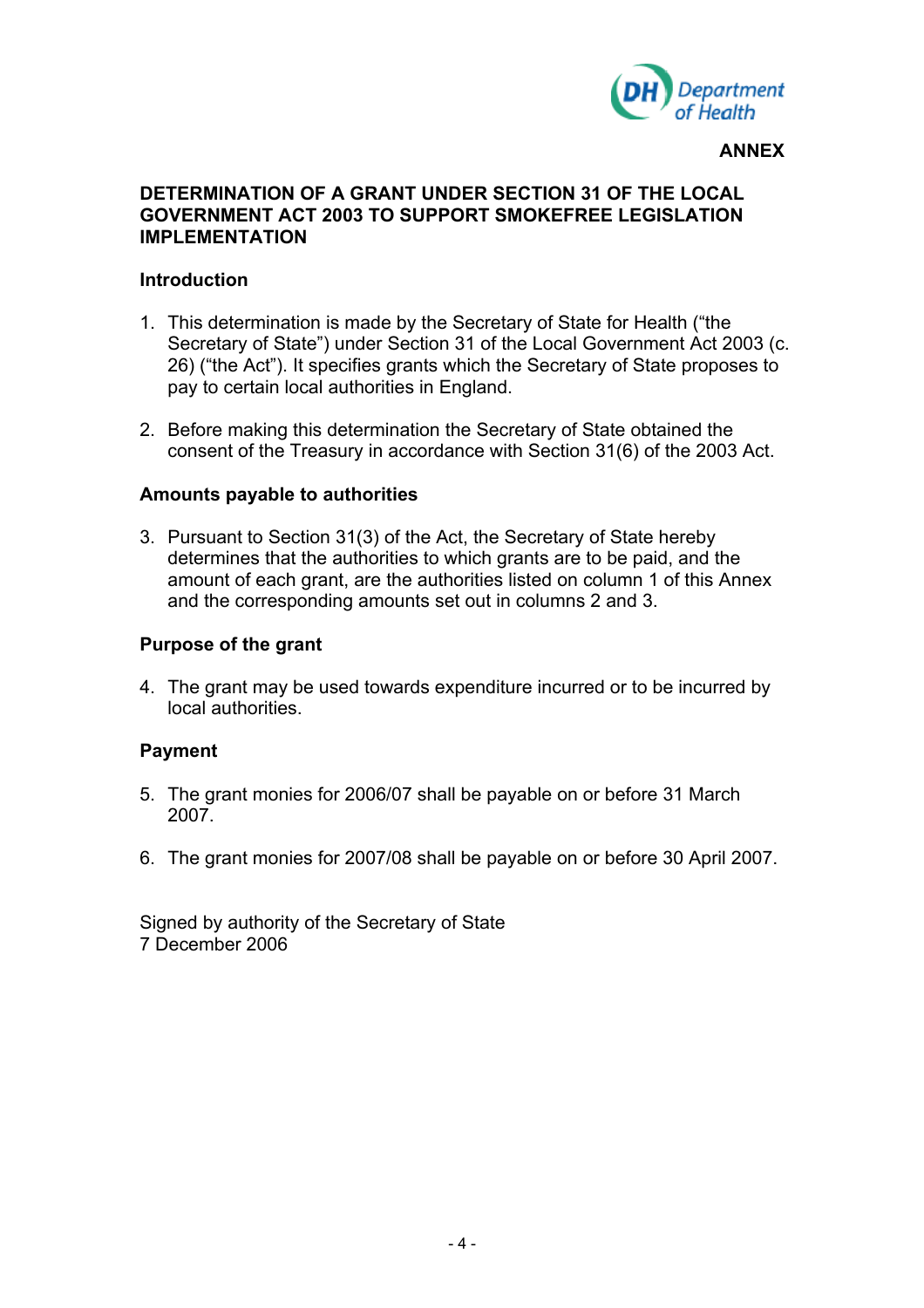

| <b>Local Authority</b>                                                               | 2006/07<br>Grant<br>Allocation<br>(E) | 2007/08<br>Grant<br><b>Allocation</b><br>(E) | Total<br>(E)                          |
|--------------------------------------------------------------------------------------|---------------------------------------|----------------------------------------------|---------------------------------------|
| Inner London Boroughs incl. City<br><b>Outer London Boroughs</b><br>London sub-total | 506,668<br>530,263<br>1,036,931       | 2,493,470<br>2,597,296<br>5,090,765          | 3,000,138<br>3,127,558<br>6,127,696   |
| <b>Metropolitan sub-total</b>                                                        | 1,108,116                             | 5,415,648                                    | 6,523,765                             |
| <b>Shire Unitary Authorities</b><br><b>Shire Districts</b><br><b>Shire sub-total</b> | 806,087<br>2,048,865<br>2,854,953     | 3,944,775<br>10,048,811<br>13,993,586        | 4,750,862<br>12,097,677<br>16,848,539 |
| <b>England Total</b>                                                                 | 5,000,000                             | 24,500,000                                   | 29,500,000                            |

Please note that figures may not sum exactly due to rounding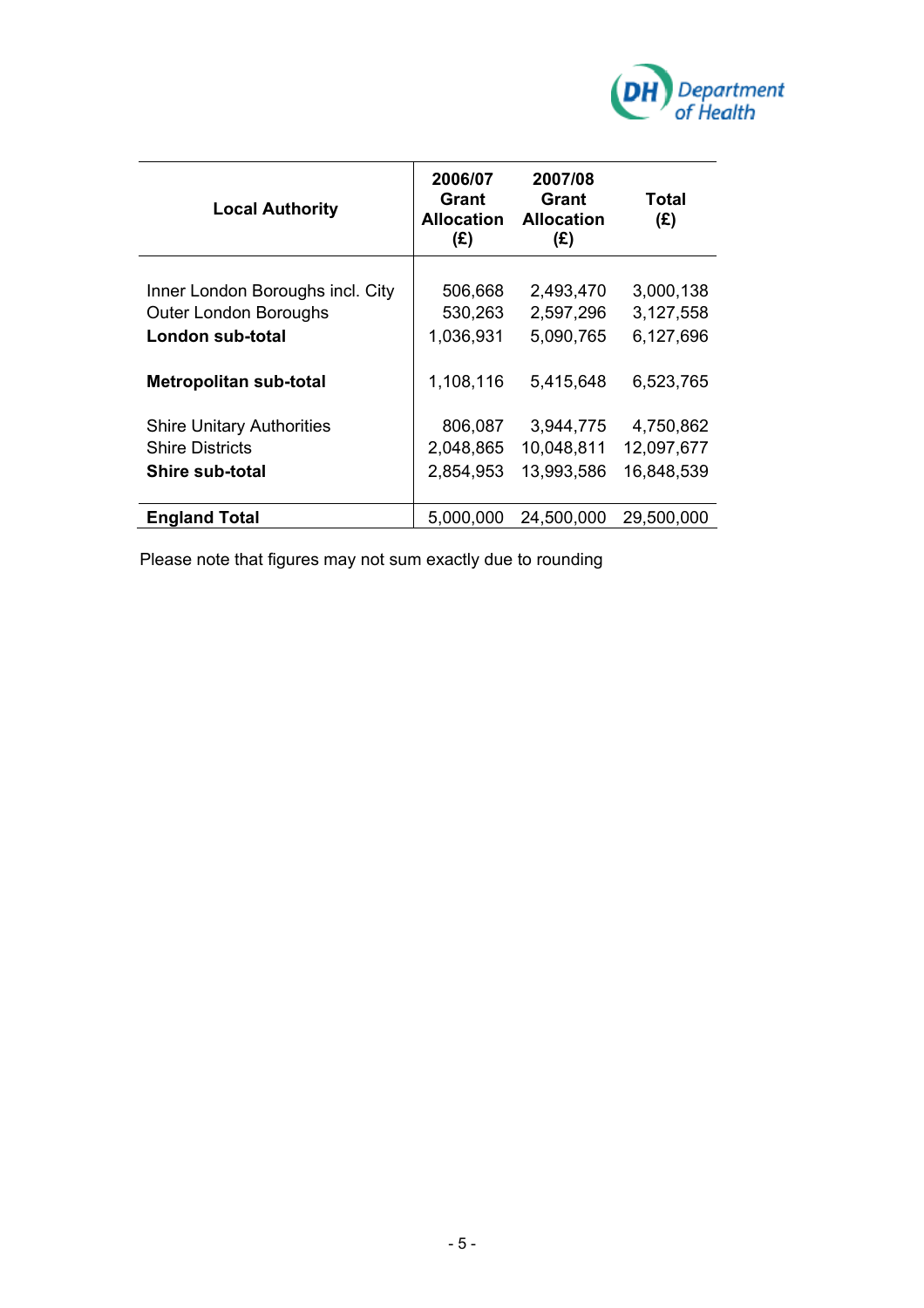

| <b>Local Authority</b> | 2006/07<br>Grant<br><b>Allocation</b><br>(E) | 2007/08<br>Grant<br><b>Allocation</b><br>(E) | <b>Total</b><br>(E) |
|------------------------|----------------------------------------------|----------------------------------------------|---------------------|
| <b>Inner London</b>    |                                              |                                              |                     |
| City of London         | 10,893                                       | 53,451                                       | 64,344              |
| Camden                 | 45,269                                       | 223,476                                      | 268,745             |
| Greenwich              | 30,976                                       | 152,142                                      | 183,118             |
| Hackney                | 39,162                                       | 191,942                                      | 231,105             |
| Hammersmith and Fulham | 32,256                                       | 158,175                                      | 190,432             |
| Islington              | 34,738                                       | 170,518                                      | 205,256             |
| Kensington and Chelsea | 40,606                                       | 203,252                                      | 243,858             |
| Lambeth                | 43,400                                       | 211,701                                      | 255,102             |
| Lewisham               | 34,325                                       | 167,341                                      | 201,665             |
| Southwark              | 45,306                                       | 221,206                                      | 266,512             |
| <b>Tower Hamlets</b>   | 45,693                                       | 224,785                                      | 270,478             |
| Wandsworth             | 40,533                                       | 198,745                                      | 239,278             |
| Westminster            | 63,512                                       | 316,734                                      | 380,246             |
| Sub-total              | 506,668                                      | 2,493,470                                    | 3,000,138           |
| <b>Outer London</b>    |                                              |                                              |                     |
| Barking and Dagenham   | 19,848                                       | 97,437                                       | 117,285             |
| <b>Barnet</b>          | 35,626                                       | 175,292                                      | 210,918             |
| <b>Bexley</b>          | 20,706                                       | 101,417                                      | 122,123             |
| <b>Brent</b>           | 34,710                                       | 168,608                                      | 203,318             |
| <b>Bromley</b>         | 27,268                                       | 133,885                                      | 161,153             |
| Croydon                | 35,318                                       | 173,044                                      | 208,362             |
| Ealing                 | 36,631                                       | 178,877                                      | 215,508             |
| Enfield                | 31,812                                       | 155,935                                      | 187,747             |
| Haringey               | 30,296                                       | 147,840                                      | 178,136             |
| Harrow                 | 22,335                                       | 109,207                                      | 131,542             |
| Havering               | 20,881                                       | 102,369                                      | 123,250             |
| Hillingdon             | 26,059                                       | 127,887                                      | 153,946             |
| Hounslow               | 24,091                                       | 117,595                                      | 141,686             |
| Kingston upon Thames   | 15,408                                       | 75,937                                       | 91,345              |
| Merton                 | 21,350                                       | 104,740                                      | 126,090             |
| Newham                 | 37,032                                       | 181,198                                      | 218,230             |
| Redbridge              | 26,704                                       | 130,966                                      | 157,669             |
| Richmond upon Thames   | 18,579                                       | 91,826                                       | 110,405             |
| Sutton                 | 18,121                                       | 88,980                                       | 107,101             |
| <b>Waltham Forest</b>  | 27,489                                       | 134,255                                      | 161,744             |
| Sub-total              | 530,263                                      | 2,597,296                                    | 3,127,558           |
| London sub-total       | 1,036,931                                    | 5,090,765                                    | 6,127,696           |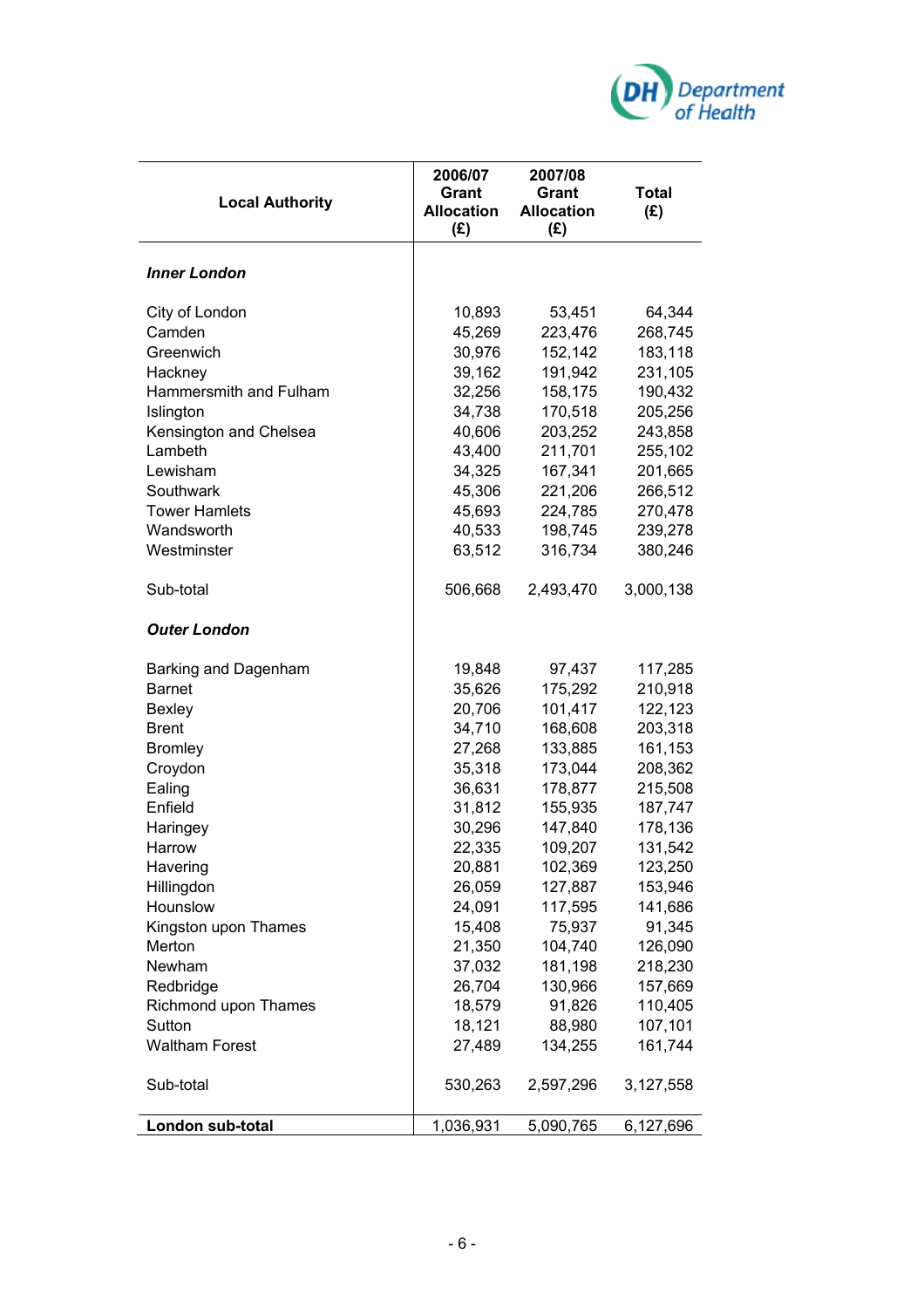

| <b>Local Authority</b>        | 2006/07<br><b>Grant</b><br><b>Allocation</b><br>(E) | 2007/08<br>Grant<br><b>Allocation</b><br>(E) | <b>Total</b><br>(E) |
|-------------------------------|-----------------------------------------------------|----------------------------------------------|---------------------|
| <b>Metropolitan Districts</b> |                                                     |                                              |                     |
| Barnsley                      | 21,214                                              | 103,800                                      | 125,014             |
| Birmingham                    | 111,113                                             | 544,177                                      | 655,290             |
| <b>Bolton</b>                 | 26,166                                              | 127,975                                      | 154,141             |
| <b>Bradford</b>               | 49,145                                              | 241,405                                      | 290,550             |
| <b>Bury</b>                   | 16,881                                              | 82,617                                       | 99,498              |
| Calderdale                    | 17,800                                              | 86,996                                       | 104,795             |
| Coventry                      | 30,864                                              | 150,715                                      | 181,579             |
| Doncaster                     | 26,989                                              | 131,800                                      | 158,789             |
| Dudley                        | 27,860                                              | 136,035                                      | 163,896             |
| Gateshead                     | 19,775                                              | 96,397                                       | 116,172             |
| <b>Kirklees</b>               | 34,934                                              | 170,946                                      | 205,880             |
| Knowsley                      | 16,902                                              | 82,386                                       | 99,287              |
| Leeds                         | 68,526                                              | 334,896                                      | 403,422             |
| Liverpool                     | 55,001                                              | 268,361                                      | 323,362             |
| Manchester                    | 54,576                                              | 267,460                                      | 322,036             |
| Newcastle upon Tyne           | 29,495                                              | 143,830                                      | 173,325             |
| North Tyneside                | 18,774                                              | 91,926                                       | 110,700             |
| Oldham                        | 22,128                                              | 108,048                                      | 130,177             |
| Rochdale                      | 20,971                                              | 102,574                                      | 123,545             |
| Rotherham                     | 23,544                                              | 115,116                                      | 138,660             |
| Salford                       | 23,071                                              | 112,473                                      | 135,544             |
| Sandwell                      | 29,739                                              | 145,140                                      | 174,879             |
| Sefton                        | 27,635                                              | 134,787                                      | 162,422             |
| Sheffield                     | 50,834                                              | 248,350                                      | 299,184             |
| Solihull                      | 17,022                                              | 83,071                                       | 100,093             |
| South Tyneside                | 16,195                                              | 78,853                                       | 95,047              |
| <b>St Helens</b>              | 17,380                                              | 84,678                                       | 102,058             |
| Stockport                     | 24,630                                              | 120,072                                      | 144,702             |
| Sunderland                    | 29,190                                              | 142,351                                      | 171,541             |
| Tameside                      | 21,081                                              | 103,002                                      | 124,084             |
| Trafford                      | 19,371                                              | 94,757                                       | 114,128             |
| Wakefield                     | 29,276                                              | 143,285                                      | 172,562             |
| Walsall                       | 24,883                                              | 121,430                                      | 146,313             |
| Wigan                         | 29,433                                              | 143,973                                      | 173,406             |
| Wirral                        | 31,188                                              | 152,341                                      | 183,529             |
| Wolverhampton                 | 24,528                                              | 119,623                                      | 144,151             |
| <b>Metropolitan sub-total</b> | 1,108,116                                           | 5,415,648                                    | 6,523,765           |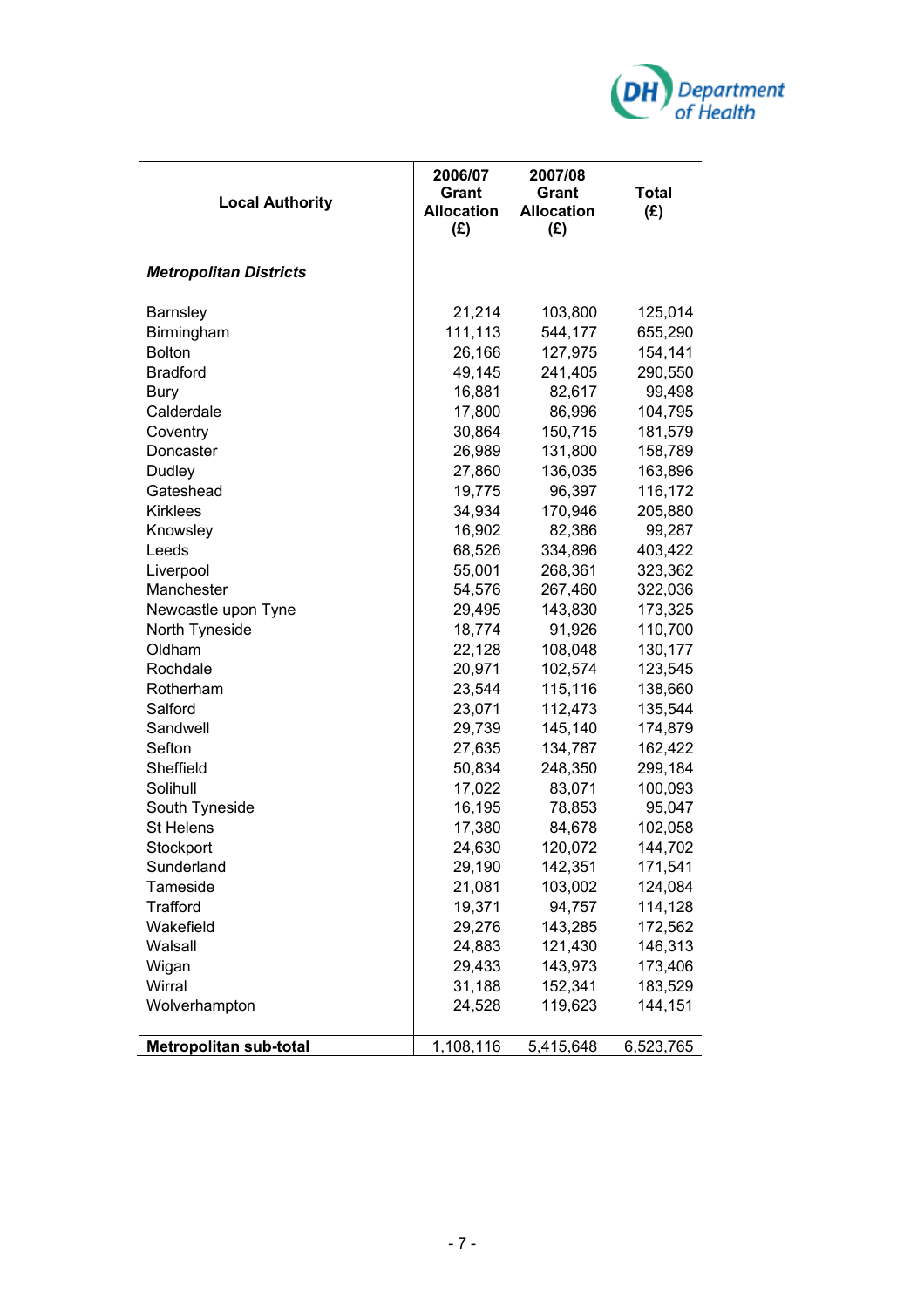

| <b>Local Authority</b>           | 2006/07<br><b>Grant</b><br><b>Allocation</b><br>(E) | 2007/08<br><b>Grant</b><br><b>Allocation</b><br>$(\mathbf{f})$ | <b>Total</b><br>(E) |
|----------------------------------|-----------------------------------------------------|----------------------------------------------------------------|---------------------|
| <b>Shire Unitary Authorities</b> |                                                     |                                                                |                     |
| Bath & North East Somerset       | 14,805                                              | 72,575                                                         | 87,380              |
| <b>Blackburn with Darwen</b>     | 14,735                                              | 71,985                                                         | 86,720              |
| Blackpool                        | 15,862                                              | 77,593                                                         | 93,455              |
| Bournemouth                      | 15,357                                              | 75,199                                                         | 90,556              |
| <b>Bracknell Forest</b>          | 10,588                                              | 51,761                                                         | 62,349              |
| <b>Brighton &amp; Hove</b>       | 28,328                                              | 139,018                                                        | 167,346             |
| <b>Bristol</b>                   | 40,320                                              | 197,282                                                        | 237,602             |
| Darlington                       | 9,500                                               | 46,468                                                         | 55,968              |
| Derby                            | 22,331                                              | 109,208                                                        | 131,539             |
| <b>East Riding of Yorkshire</b>  | 28,608                                              | 140,644                                                        | 169,252             |
| Halton                           | 11,951                                              | 58,338                                                         | 70,289              |
| Hartlepool                       | 9,733                                               | 47,532                                                         | 57,265              |
| Herefordshire                    | 16,304                                              | 79,949                                                         | 96,253              |
| Isle of Wight Council            | 12,984                                              | 63,901                                                         | 76,885              |
| Isles of Scilly                  | 270                                                 | 1,348                                                          | 1,617               |
| Kingston upon Hull               | 26,120                                              | 126,906                                                        | 153,026             |
| Leicester                        | 32,819                                              | 160,188                                                        | 193,007             |
| Luton                            | 18,941                                              | 92,536                                                         | 111,477             |
| Medway                           | 22,851                                              | 112,101                                                        | 134,952             |
| Middlesbrough                    | 14,758                                              | 71,611                                                         | 86,368              |
| <b>Milton Keynes</b>             | 19,871                                              | 97,902                                                         | 117,774             |
| North East Lincolnshire          | 15,181                                              | 74,026                                                         | 89,207              |
| North Lincolnshire               | 13,958                                              | 68,340                                                         | 82,298              |
| North Somerset                   | 16,967                                              | 83,399                                                         | 100,365             |
| Nottingham                       | 30,324                                              | 147,942                                                        | 178,265             |
| Peterborough                     | 15,224                                              | 74,592                                                         | 89,815              |
| Plymouth                         | 23,297                                              | 113,830                                                        | 137,127             |
| Poole                            | 11,154                                              | 54,489                                                         | 65,643              |
| Portsmouth                       | 21,382                                              | 104,680                                                        | 126,062             |
| Reading                          | 14,842                                              | 72,645                                                         | 87,488              |
| <b>Redcar and Cleveland</b>      | 13,574                                              | 66,061                                                         | 79,635              |
| Rutland                          | 3,069                                               | 15,075                                                         | 18,144              |
| Slough                           | 12,868                                              | 62,791                                                         | 75,660              |
| South Gloucestershire            | 20,671                                              | 101,604                                                        | 122,275             |
| Southampton                      | 22,366                                              | 109,540                                                        | 131,907             |
| Southend-on-Sea                  | 15,601                                              | 76,336                                                         | 91,937              |
| Stockton-on-Tees                 | 17,676                                              | 86,567                                                         | 104,243             |
| Stoke-on-Trent                   | 23,967                                              | 116,666                                                        | 140,634             |
| Swindon                          | 16,152                                              | 79,216                                                         | 95,368              |
| Telford and the Wrekin           | 14,244                                              | 69,834                                                         | 84,079              |
| Thurrock                         | 14,141                                              | 69,473                                                         | 83,614              |
| Torbay                           | 12,853                                              | 63,165                                                         | 76,017              |
| Warrington                       | 17,273                                              | 84,502                                                         | 101,775             |
| <b>West Berkshire</b>            | 12,579                                              | 61,523                                                         | 74,103              |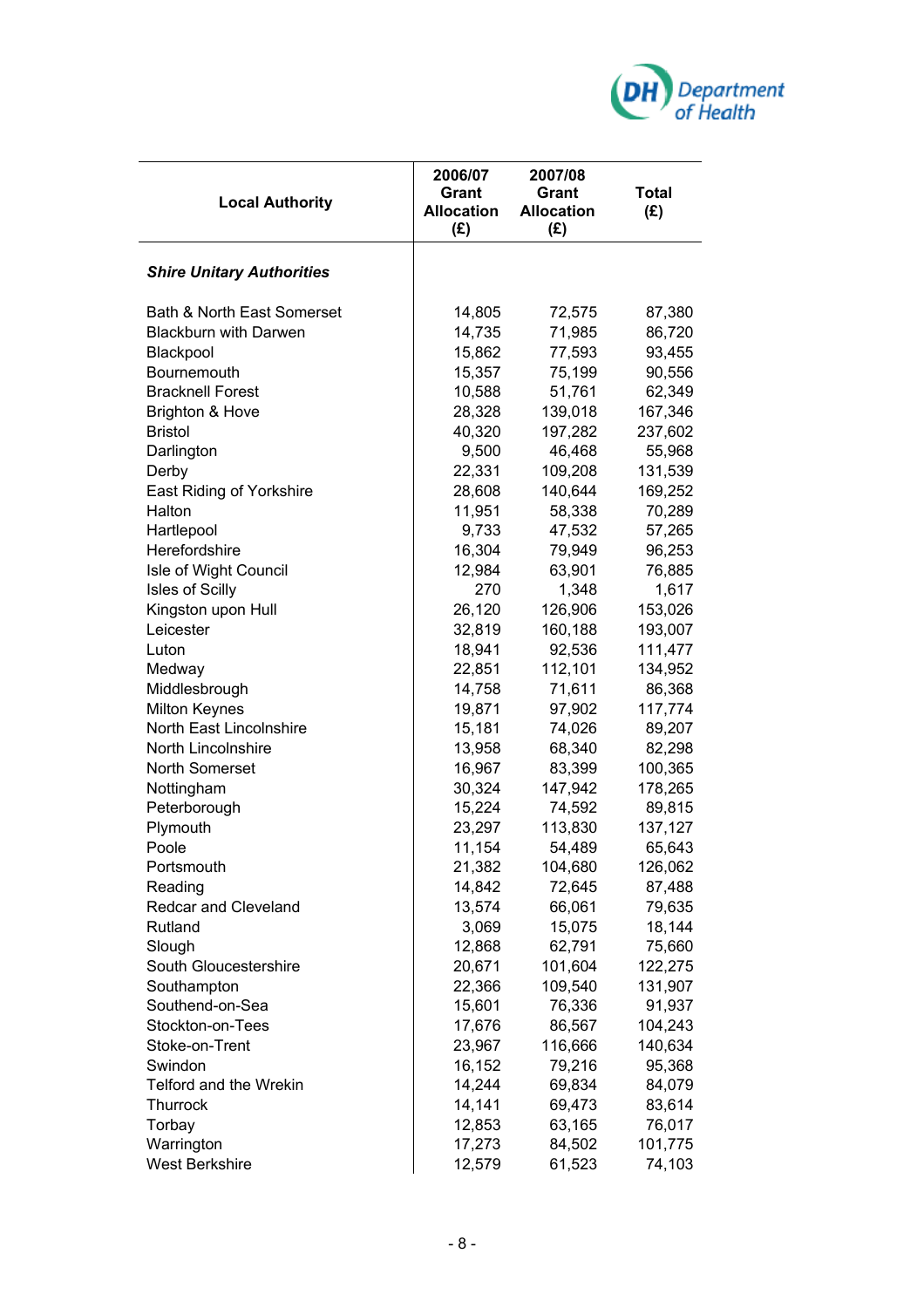

| <b>Local Authority</b>                      | 2006/07<br>Grant<br><b>Allocation</b><br>(E) | 2007/08<br>Grant<br><b>Allocation</b><br>(£) | Total<br>(E)               |
|---------------------------------------------|----------------------------------------------|----------------------------------------------|----------------------------|
| Windsor and Maidenhead<br>Wokingham<br>York | 11,686<br>12,122<br>15,879                   | 57,158<br>59,397<br>77,877                   | 68,844<br>71,519<br>93,756 |
| Sub-total                                   | 806,087                                      | 3.944.775                                    | 4,750,862                  |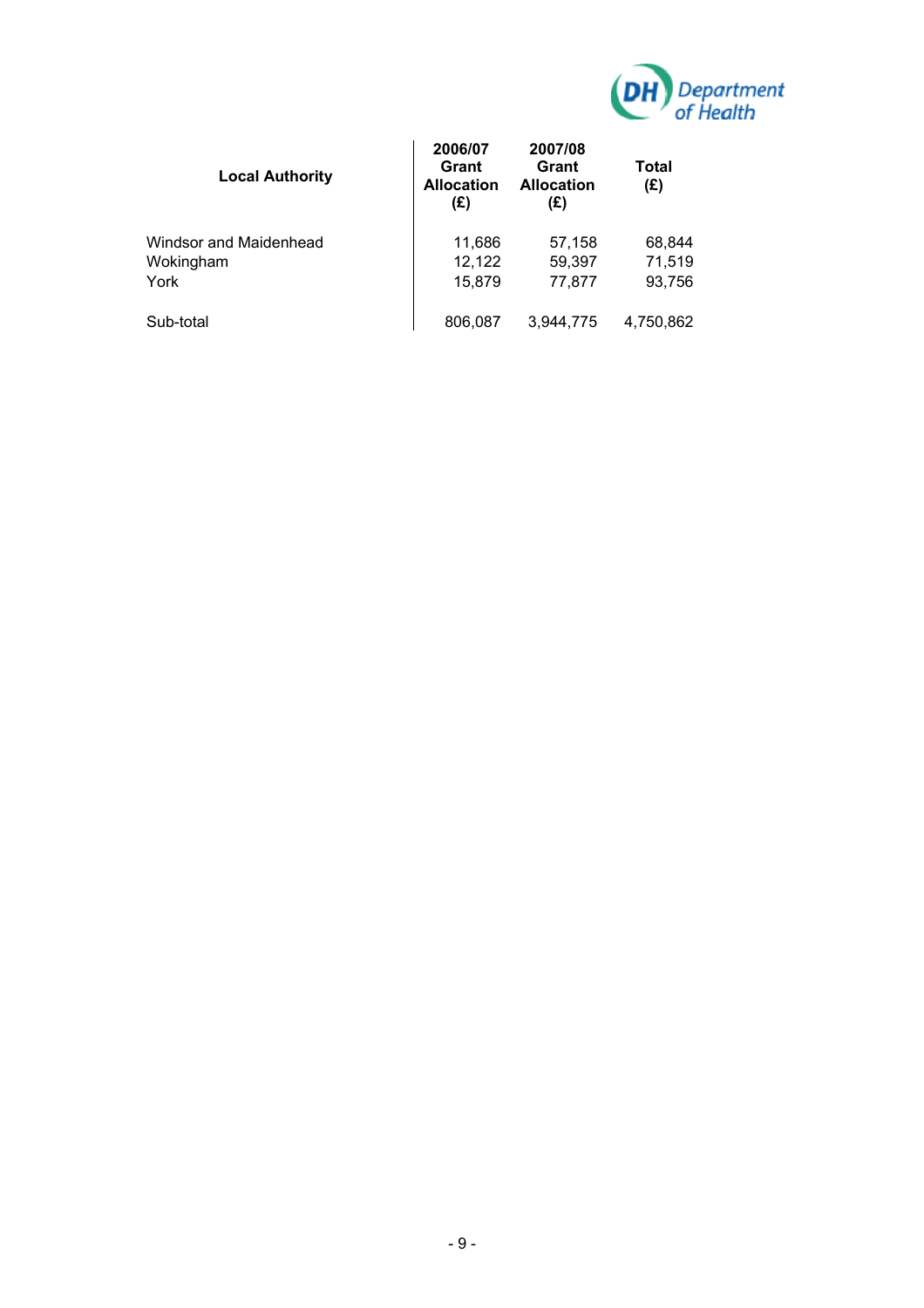

| <b>Local Authority</b>       | 2006/07<br><b>Grant</b><br><b>Allocation</b><br>(E) | 2007/08<br>Grant<br><b>Allocation</b><br>(E) | Total<br>(E) |
|------------------------------|-----------------------------------------------------|----------------------------------------------|--------------|
| <b>Shire Districts</b>       |                                                     |                                              |              |
| Adur                         | 5,057                                               | 24,764                                       | 29,821       |
| Allerdale                    | 8,994                                               | 43,966                                       | 52,960       |
| Alnwick                      | 2,951                                               | 14,418                                       | 17,369       |
| <b>Amber Valley</b>          | 10,030                                              | 49,195                                       | 59,226       |
| Arun                         | 12,381                                              | 60,966                                       | 73,348       |
| Ashfield                     | 10,209                                              | 50,049                                       | 60,258       |
| Ashford                      | 9,421                                               | 46,561                                       | 55,982       |
| Aylesbury Vale               | 14,584                                              | 71,554                                       | 86,137       |
| Babergh                      | 7,106                                               | 34,858                                       | 41,964       |
| Barrow-in-Furness            | 7,222                                               | 35,120                                       | 42,342       |
| Basildon                     | 15,944                                              | 77,956                                       | 93,900       |
| <b>Basingstoke and Deane</b> | 12,695                                              | 62,238                                       | 74,933       |
| <b>Bassetlaw</b>             | 10,226                                              | 50,142                                       | 60,367       |
| <b>Bedford</b>               | 14,443                                              | 71,027                                       | 85,471       |
| Berwick-upon-Tweed           | 2,521                                               | 12,309                                       | 14,831       |
| Blaby                        | 7,141                                               | 35,041                                       | 42,182       |
| <b>Blyth Valley</b>          | 7,730                                               | 37,800                                       | 45,530       |
| <b>Bolsover</b>              | 6,761                                               | 33,157                                       | 39,919       |
| <b>Boston</b>                | 5,292                                               | 25,997                                       | 31,289       |
| <b>Braintree</b>             | 11,695                                              | 57,695                                       | 69,390       |
| <b>Breckland</b>             | 11,182                                              | 55,113                                       | 66,295       |
| Brentwood                    | 5,790                                               | 28,251                                       | 34,041       |
| <b>Bridgnorth</b>            | 4,638                                               | 22,666                                       | 27,304       |
| <b>Broadland</b>             | 9,723                                               | 47,850                                       | 57,573       |
| <b>Bromsgrove</b>            | 7,128                                               | 34,907                                       | 42,035       |
| <b>Broxbourne</b>            | 8,107                                               | 39,806                                       | 47,914       |
| <b>Broxtowe</b>              | 8,916                                               | 43,576                                       | 52,492       |
| <b>Burnley</b>               | 8,956                                               | 43,584                                       | 52,539       |
| Cambridge                    | 11,067                                              | 54,390                                       | 65,457       |
| Cannock Chase                | 8,107                                               | 39,704                                       | 47,810       |
| Canterbury                   | 12,419                                              | 61,185                                       | 73,605       |
| Caradon                      | 7,249                                               | 35,556                                       | 42,805       |
| Carlisle                     | 9,614                                               | 47,123                                       | 56,737       |
| Carrick                      | 8,154                                               | 40,051                                       | 48,205       |
| Castle Morpeth               | 4,217                                               | 20,555                                       | 24,772       |
| <b>Castle Point</b>          | 7,286                                               | 35,661                                       | 42,947       |
| Charnwood                    | 12,898                                              | 63,176                                       | 76,074       |
| Chelmsford                   | 12,794                                              | 62,593                                       | 75,388       |
| Cheltenham                   | 9,710                                               | 47,518                                       | 57,228       |
| Cherwell                     | 11,878                                              | 58,550                                       | 70,428       |
| Chester                      | 10,940                                              | 53,447                                       | 64,387       |
| Chesterfield                 | 9,315                                               | 45,547                                       | 54,862       |
| Chester-le-Street            | 4,883                                               | 23,834                                       | 28,716       |
| Chichester                   | 9,057                                               | 44,435                                       | 53,492       |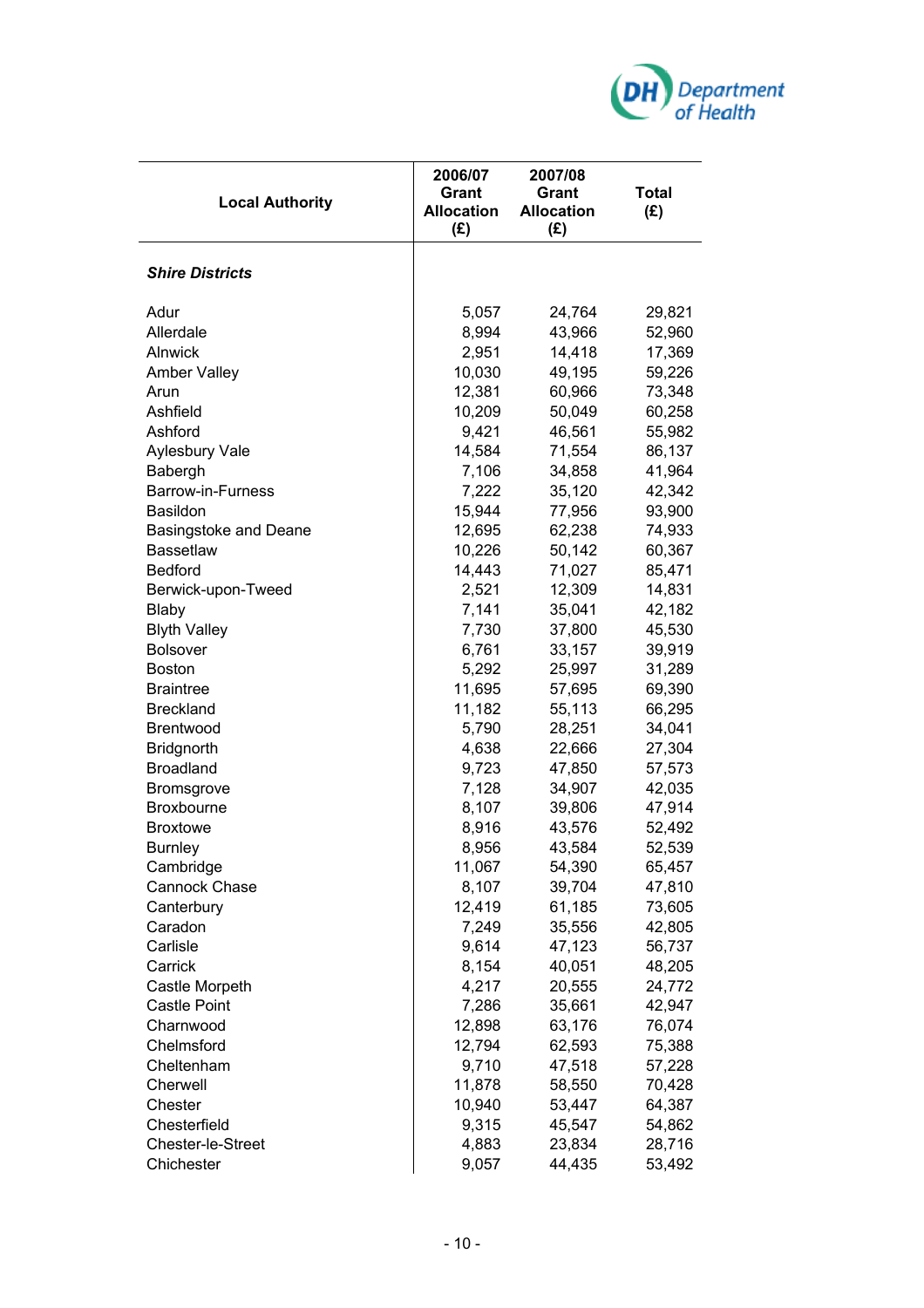

| <b>Local Authority</b>           | 2006/07<br>Grant<br><b>Allocation</b><br>(E) | 2007/08<br>Grant<br><b>Allocation</b><br>(E) | <b>Total</b><br>(E) |
|----------------------------------|----------------------------------------------|----------------------------------------------|---------------------|
| Chiltern                         | 6,996                                        | 34,123                                       | 41,119              |
| Chorley                          | 8,727                                        | 42,809                                       | 51,536              |
| Christchurch                     | 3,617                                        | 17,730                                       | 21,347              |
| Colchester                       | 13,268                                       | 65,041                                       | 78,310              |
| Congleton                        | 7,270                                        | 35,628                                       | 42,898              |
| Copeland                         | 6,495                                        | 31,712                                       | 38,207              |
| Corby                            | 5,030                                        | 24,551                                       | 29,581              |
| Cotswold                         | 7,300                                        | 35,827                                       | 43,126              |
| Craven                           | 4,735                                        | 23,185                                       | 27,920              |
| Crawley                          | 9,990                                        | 48,748                                       | 58,738              |
| <b>Crewe and Nantwich</b>        | 10,081                                       | 49,494                                       | 59,576              |
| Dacorum                          | 12,082                                       | 59,057                                       | 71,139              |
| Dartford                         | 7,898                                        | 38,710                                       | 46,608              |
| Daventry                         | 6,606                                        | 32,625                                       | 39,231              |
| Derbyshire Dales                 | 6,016                                        | 29,433                                       | 35,449              |
| Derwentside                      | 8,315                                        | 40,685                                       | 49,000              |
| Dover                            | 9,581                                        | 46,931                                       | 56,512              |
| Durham                           | 7,980                                        | 39,021                                       | 47,000              |
| Easington                        | 9,743                                        | 47,422                                       | 57,165              |
| East Cambridgeshire              | 6,968                                        | 34,490                                       | 41,458              |
| East Devon                       | 10,928                                       | 53,768                                       | 64,696              |
| <b>East Dorset</b>               | 6,578                                        | 32,282                                       | 38,860              |
| East Hampshire                   | 8,874                                        | 43,406                                       | 52,280              |
| <b>East Hertfordshire</b>        | 11,194                                       | 54,941                                       | 66,135              |
| East Lindsey                     | 13,364                                       | 65,865                                       | 79,229              |
| East Northamptonshire            | 7,067                                        | 34,956                                       | 42,023              |
| <b>East Staffordshire</b>        | 9,325                                        | 45,764                                       | 55,088              |
| Eastbourne                       | 8,868                                        | 43,683                                       | 52,551              |
| Eastleigh                        | 9,329                                        | 45,829                                       | 55,158              |
| Eden                             | 4,862                                        | 23,926                                       | 28,788              |
| <b>Ellesmere Port and Neston</b> | 7,114                                        | 34,693                                       | 41,807              |
| Elmbridge                        | 10,617                                       | 52,258                                       | 62,876              |
| <b>Epping Forest</b>             | 10,834                                       | 53,015                                       | 63,849              |
| Epsom and Ewell                  | 5,770                                        | 28,340                                       | 34,110              |
| Erewash                          | 9,443                                        | 46,216                                       | 55,659              |
| Exeter                           | 10,789                                       | 52,966                                       | 63,755              |
| Fareham                          | 8,517                                        | 41,808                                       | 50,325              |
| Fenland                          | 8,042                                        | 39,645                                       | 47,687              |
| <b>Forest Heath</b>              | 4,913                                        | 24,270                                       | 29,183              |
| Forest of Dean                   | 7,150                                        | 35,083                                       | 42,233              |
| Fylde                            | 6,605                                        | 32,457                                       | 39,062              |
| Gedling                          | 9,401                                        | 45,930                                       | 55,331              |
| Gloucester                       | 10,229                                       | 50,159                                       | 60,387              |
| Gosport                          | 6,999                                        | 34,323                                       | 41,322              |
| Gravesham                        | 8,614                                        | 42,110                                       | 50,724              |
| <b>Great Yarmouth</b>            | 9,205                                        | 45,163                                       | 54,368              |
| Guildford                        | 11,310                                       | 55,507                                       | 66,818              |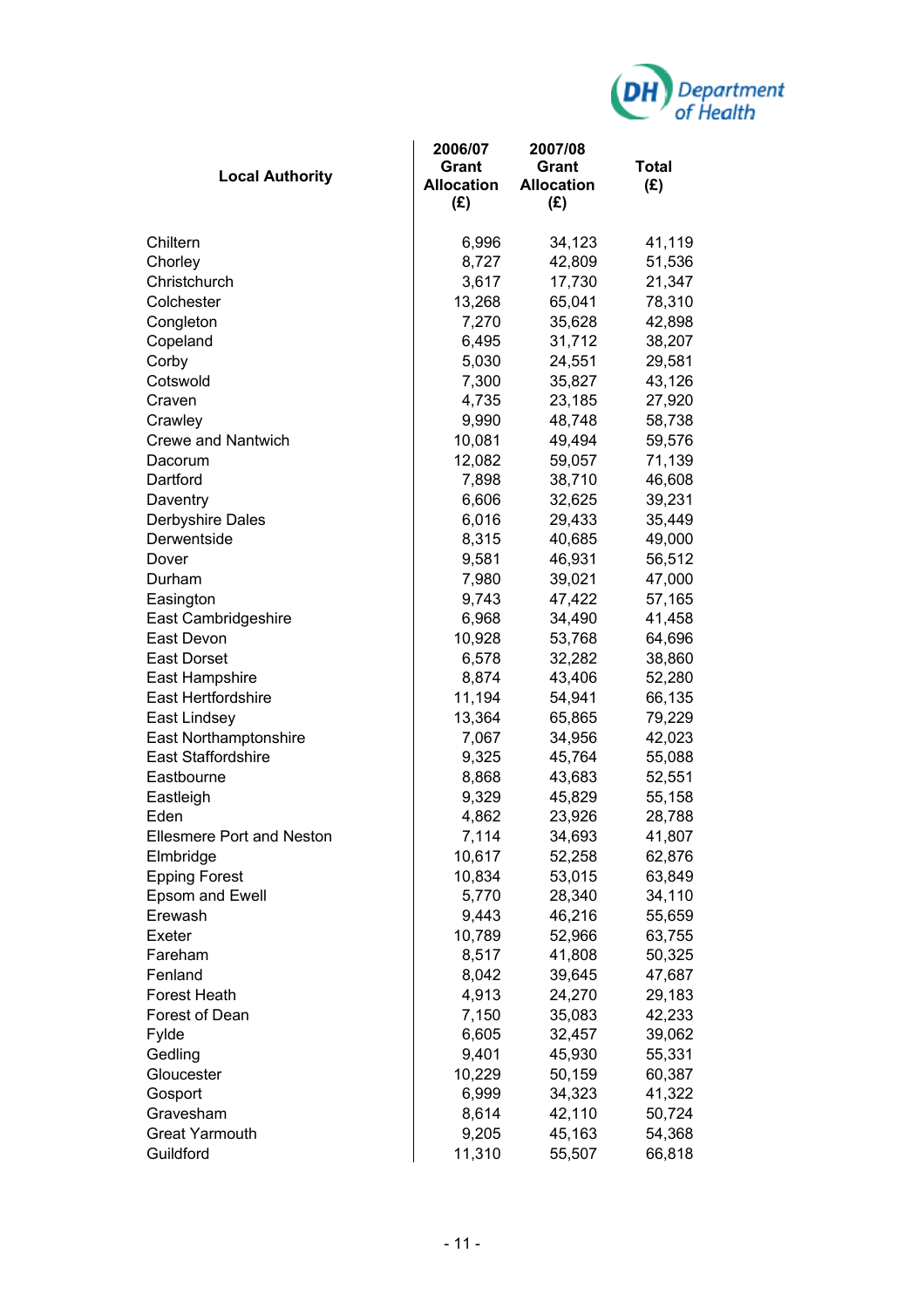

| <b>Local Authority</b>       | 2006/07<br>Grant<br><b>Allocation</b><br>(E) | 2007/08<br>Grant<br><b>Allocation</b><br>(E) | <b>Total</b><br>(E) |
|------------------------------|----------------------------------------------|----------------------------------------------|---------------------|
| Hambleton                    | 7,378                                        | 36,145                                       | 43,523              |
| Harborough                   | 6,680                                        | 32,963                                       | 39,643              |
| Harlow                       | 7,449                                        | 36,392                                       | 43,841              |
| Harrogate                    | 12,854                                       | 63,012                                       | 75,866              |
| Hart                         | 6,351                                        | 31,085                                       | 37,437              |
| Hastings                     | 8,759                                        | 42,919                                       | 51,679              |
| Havant                       | 10,044                                       | 49,104                                       | 59,147              |
| Hertsmere                    | 8,340                                        | 40,880                                       | 49,220              |
| <b>High Peak</b>             | 7,650                                        | 37,438                                       | 45,087              |
| Hinckley and Bosworth        | 8,386                                        | 41,102                                       | 49,489              |
| Horsham                      | 9,767                                        | 47,991                                       | 57,758              |
| Huntingdonshire              | 13,578                                       | 66,852                                       | 80,431              |
| Hyndburn                     | 8,115                                        | 39,661                                       | 47,776              |
| Ipswich                      | 10,864                                       | 53,159                                       | 64,024              |
| Kennet                       | 6,543                                        | 32,054                                       | 38,597              |
| Kerrier                      | 8,903                                        | 43,761                                       | 52,664              |
| Kettering                    | 7,531                                        | 37,058                                       | 44,589              |
| King's Lynn and West Norfolk | 12,778                                       | 62,789                                       | 75,567              |
| Lancaster                    | 12,929                                       | 63,234                                       | 76,163              |
| Lewes                        | 7,871                                        | 38,632                                       | 46,503              |
| Lichfield                    | 7,757                                        | 37,929                                       | 45,686              |
| Lincoln                      | 8,416                                        | 41,147                                       | 49,563              |
| Macclesfield                 | 12,405                                       | 60,581                                       | 72,986              |
| Maidstone                    | 11,876                                       | 58,338                                       | 70,214              |
| Maldon                       | 5,149                                        | 25,362                                       | 30,510              |
| <b>Malvern Hills</b>         | 6,392                                        | 31,351                                       | 37,743              |
| Mansfield                    | 9,085                                        | 44,348                                       | 53,432              |
| Melton                       | 4,153                                        | 20,375                                       | 24,527              |
| Mendip                       | 9,193                                        | 45,129                                       | 54,322              |
| Mid Bedfordshire             | 10,470                                       | 51,741                                       | 62,211              |
| Mid Devon                    | 6,554                                        | 32,272                                       | 38,826              |
| Mid Suffolk                  | 7,482                                        | 36,786                                       | 44,267              |
| Mid Sussex                   | 9,714                                        | 47,486                                       | 57,200              |
| Mole Valley                  | 6,753                                        | 33,053                                       | 39,807              |
| <b>New Forest</b>            | 14,162                                       | 69,475                                       | 83,637              |
| Newark and Sherwood          | 9,652                                        | 47,329                                       | 56,981              |
| Newcastle-under-Lyme         | 10,518                                       | 51,374                                       | 61,892              |
| North Cornwall               | 7,971                                        | 39,239                                       | 47,210              |
| North Devon                  | 8,357                                        | 41,051                                       | 49,407              |
| North Dorset                 | 5,532                                        | 27,243                                       | 32,776              |
| North East Derbyshire        | 8,373                                        | 40,909                                       | 49,282              |
| North Hertfordshire          | 10,130                                       | 49,776                                       | 59,906              |
| North Kesteven               | 8,822                                        | 43,748                                       | 52,570              |
| North Norfolk                | 9,137                                        | 44,884                                       | 54,020              |
| North Shropshire             | 5,415                                        | 26,608                                       | 32,023              |
| North Warwickshire           | 5,301                                        | 25,894                                       | 31,196              |
| North West Leicestershire    | 7,398                                        | 36,422                                       | 43,820              |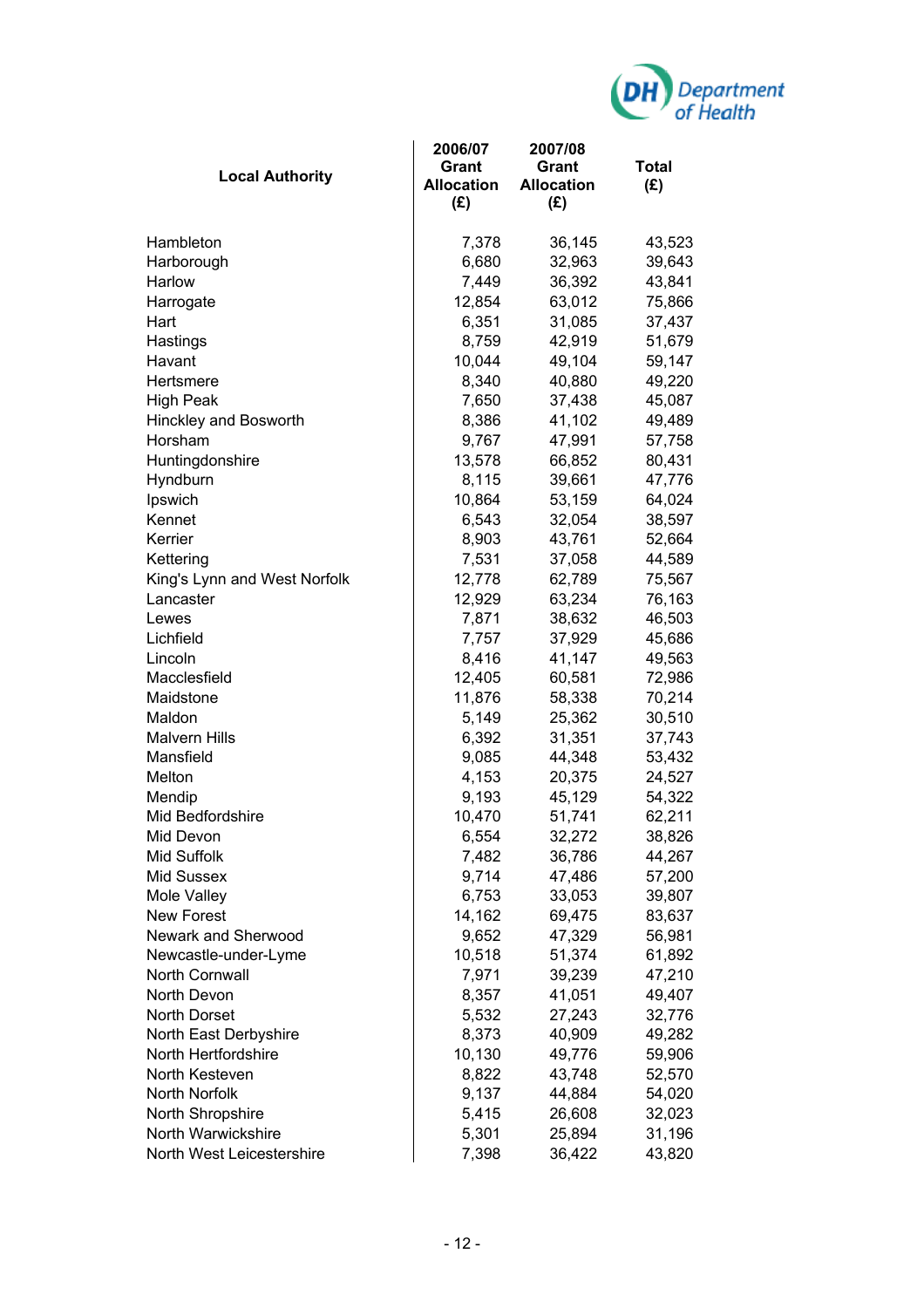

| <b>Local Authority</b> | 2006/07<br>Grant<br><b>Allocation</b><br>(E) | 2007/08<br>Grant<br><b>Allocation</b><br>$(\mathbf{f})$ | <b>Total</b><br>(E) |
|------------------------|----------------------------------------------|---------------------------------------------------------|---------------------|
| <b>North Wiltshire</b> | 10,631                                       | 52,173                                                  | 62,804              |
| Northampton            | 17,757                                       | 86,728                                                  | 104,485             |
| Norwich                | 12,906                                       | 63,124                                                  | 76,030              |
| Nuneaton and Bedworth  | 10,837                                       | 53,034                                                  | 63,871              |
| Oadby and Wigston      | 4,547                                        | 22,316                                                  | 26,863              |
| Oswestry               | 3,428                                        | 16,816                                                  | 20,244              |
| Oxford                 | 14,395                                       | 70,925                                                  | 85,320              |
| Pendle                 | 8,790                                        | 42,888                                                  | 51,678              |
| Penwith                | 6,226                                        | 30,494                                                  | 36,720              |
| Preston                | 13,272                                       | 64,812                                                  | 78,084              |
| Purbeck                | 3,774                                        | 18,477                                                  | 22,251              |
| Redditch               | 6,671                                        | 32,622                                                  | 39,293              |
| Reigate and Banstead   | 10,612                                       | 52,014                                                  | 62,626              |
| Restormel              | 8,959                                        | 44,162                                                  | 53,121              |
| <b>Ribble Valley</b>   | 4,753                                        | 23,429                                                  | 28,181              |
| Richmondshire          | 4,383                                        | 21,598                                                  | 25,981              |
| Rochford               | 6,354                                        | 31,185                                                  | 37,538              |
| Rossendale             | 5,944                                        | 29,044                                                  | 34,988              |
| Rother                 | 7,719                                        | 37,891                                                  | 45,610              |
| Rugby                  | 7,754                                        | 38,041                                                  | 45,795              |
| Runnymede              | 6,788                                        | 33,272                                                  | 40,060              |
| <b>Rushcliffe</b>      | 8,645                                        | 42,441                                                  | 51,086              |
| Rushmoor               | 7,358                                        | 35,841                                                  | 43,199              |
| Ryedale                | 4,795                                        | 23,469                                                  | 28,264              |
| Salisbury              | 9,976                                        | 48,972                                                  | 58,948              |
| Scarborough            | 10,365                                       | 50,676                                                  | 61,041              |
| Sedgefield             | 8,592                                        | 41,957                                                  | 50,549              |
| Sedgemoor              | 9,680                                        | 47,619                                                  | 57,299              |
| Selby                  | 6,455                                        | 31,686                                                  | 38,141              |
| Sevenoaks              | 9,215                                        | 45,051                                                  | 54,265              |
| Shepway                | 9,276                                        | 45,671                                                  | 54,947              |
| Shrewsbury and Atcham  | 8,158                                        | 39,838                                                  | 47,996              |
| South Bedfordshire     | 9,880                                        | 48,436                                                  | 58,316              |
| South Bucks            | 4,971                                        | 24,302                                                  | 29,273              |
| South Cambridgeshire   | 11,159                                       | 55,035                                                  | 66,194              |
| South Derbyshire       | 7,437                                        | 36,709                                                  | 44,146              |
| South Hams             | 7,204                                        | 35,267                                                  | 42,471              |
| South Holland          | 7,037                                        | 34,758                                                  | 41,795              |
| South Kesteven         | 10,681                                       | 52,424                                                  | 63,105              |
| South Lakeland         | 8,701                                        | 42,512                                                  | 51,214              |
| South Norfolk          | 9,664                                        | 47,567                                                  | 57,231              |
| South Northamptonshire | 6,906                                        | 34,078                                                  | 40,984              |
| South Oxfordshire      | 10,756                                       | 52,770                                                  | 63,526              |
| South Ribble           | 8,538                                        | 41,831                                                  | 50,369              |
| South Shropshire       | 3,896                                        | 19,063                                                  | 22,959              |
| South Somerset         | 13,091                                       | 64,289                                                  | 77,380              |
| South Staffordshire    | 8,668                                        | 42,277                                                  | 50,946              |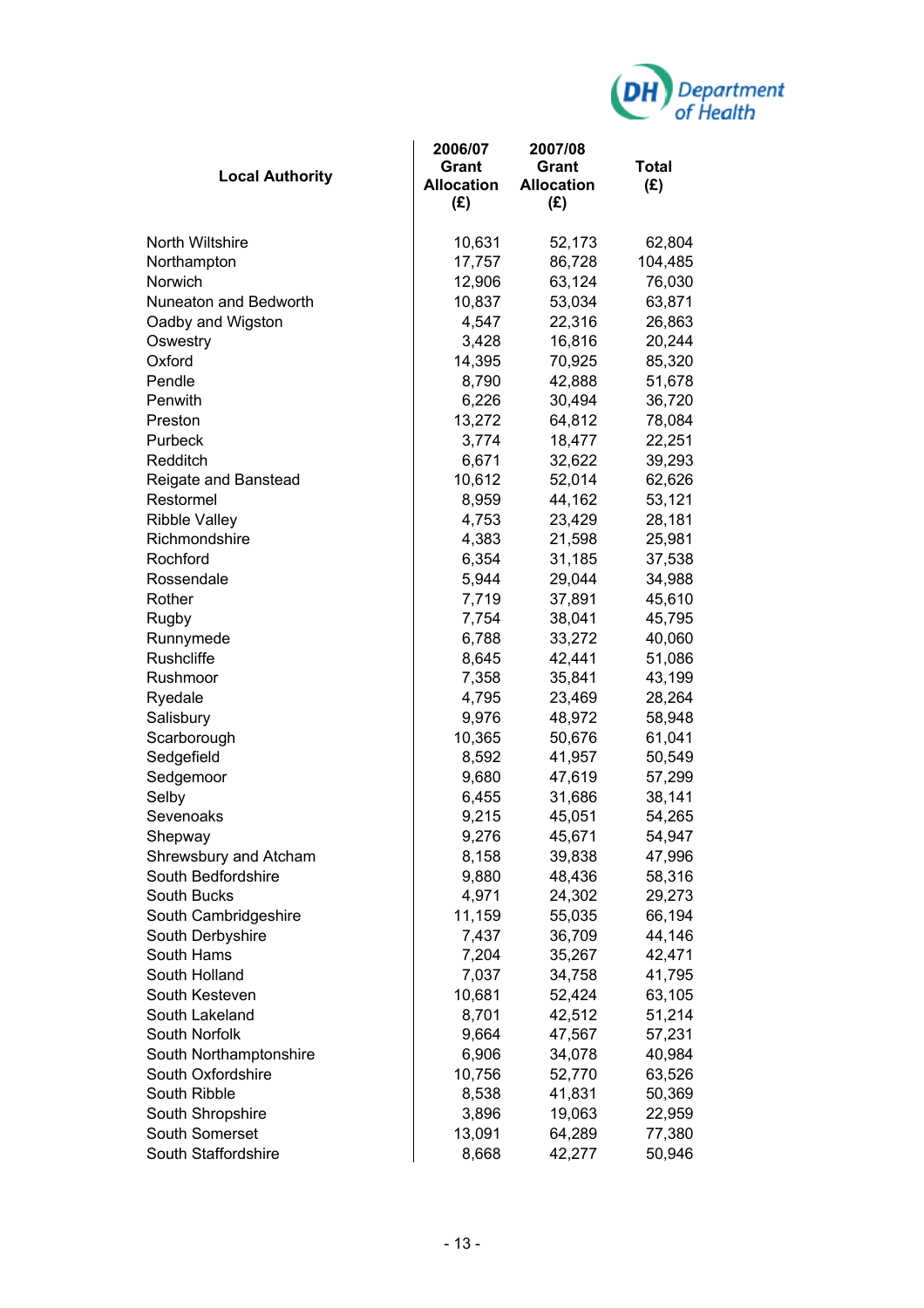

| <b>Local Authority</b>         | 2006/07<br><b>Grant</b><br><b>Allocation</b><br>(E) | 2007/08<br>Grant<br><b>Allocation</b><br>(E) | Total<br>(E) |
|--------------------------------|-----------------------------------------------------|----------------------------------------------|--------------|
| Spelthorne                     | 7,732                                               | 37,765                                       | 45,497       |
| <b>St Albans</b>               | 11,188                                              | 55,025                                       | 66,213       |
| St Edmundsbury                 | 8,331                                               | 40,907                                       | 49,238       |
| Stafford                       | 10,096                                              | 49,346                                       | 59,442       |
| <b>Staffordshire Moorlands</b> | 8,274                                               | 40,474                                       | 48,748       |
| Stevenage                      | 7,234                                               | 35,418                                       | 42,652       |
| Stratford-on-Avon              | 9,943                                               | 48,911                                       | 58,854       |
| Stroud                         | 8,979                                               | 44,029                                       | 53,008       |
| <b>Suffolk Coastal</b>         | 9,764                                               | 47,921                                       | 57,684       |
| <b>Surrey Heath</b>            | 6,391                                               | 31,300                                       | 37,691       |
| Swale                          | 11,523                                              | 56,734                                       | 68,256       |
| Tamworth                       | 6,407                                               | 31,313                                       | 37,719       |
| Tandridge                      | 6,690                                               | 32,822                                       | 39,512       |
| <b>Taunton Deane</b>           | 9,249                                               | 45,580                                       | 54,829       |
| Teesdale                       | 2,355                                               | 11,514                                       | 13,869       |
| Teignbridge                    | 10,859                                              | 53,352                                       | 64,212       |
| Tendring                       | 13,020                                              | 64,036                                       | 77,056       |
| <b>Test Valley</b>             | 9,244                                               | 45,347                                       | 54,591       |
| Tewkesbury                     | 6,586                                               | 32,372                                       | 38,958       |
| Thanet                         | 12,745                                              | 62,496                                       | 75,242       |
| <b>Three Rivers</b>            | 7,084                                               | 34,788                                       | 41,871       |
| <b>Tonbridge and Malling</b>   | 8,746                                               | 42,960                                       | 51,706       |
| Torridge                       | 6,054                                               | 29,851                                       | 35,905       |
| <b>Tunbridge Wells</b>         | 8,779                                               | 42,971                                       | 51,750       |
| Tynedale                       | 5,308                                               | 25,968                                       | 31,276       |
| <b>Uttlesford</b>              | 5,915                                               | 28,996                                       | 34,911       |
| Vale of White Horse            | 9,663                                               | 47,394                                       | 57,057       |
| Vale Royal                     | 10,770                                              | 52,934                                       | 63,704       |
| Wansbeck                       | 5,924                                               | 28,888                                       | 34,812       |
| Warwick                        | 11,855                                              | 58,501                                       | 70,357       |
| Watford                        | 7,704                                               | 37,659                                       | 45,363       |
| Waveney                        | 10,414                                              | 51,138                                       | 61,552       |
| Waverley                       | 9,617                                               | 47,034                                       | 56,650       |
| Wealden                        | 11,538                                              | 56,657                                       | 68,195       |
| <b>Wear Valley</b>             | 6,185                                               | 30,155                                       | 36,340       |
| Wellingborough                 | 6,593                                               | 32,308                                       | 38,901       |
| Welwyn Hatfield                | 8,839                                               | 43,256                                       | 52,095       |
| West Devon                     | 4,555                                               | 22,370                                       | 26,926       |
| <b>West Dorset</b>             | 8,571                                               | 42,129                                       | 50,701       |
| <b>West Lancashire</b>         | 9,867                                               | 48,258                                       | 58,125       |
| <b>West Lindsey</b>            | 7,806                                               | 38,412                                       | 46,218       |
| West Oxfordshire               | 8,306                                               | 40,754                                       | 49,060       |
| <b>West Somerset</b>           | 3,345                                               | 16,381                                       | 19,727       |
| <b>West Wiltshire</b>          | 10,269                                              | 50,650                                       | 60,919       |
| Weymouth and Portland          | 5,739                                               | 28,148                                       | 33,887       |
| Winchester                     | 9,314                                               | 45,751                                       | 55,064       |
| Woking                         | 7,720                                               | 37,812                                       | 45,532       |